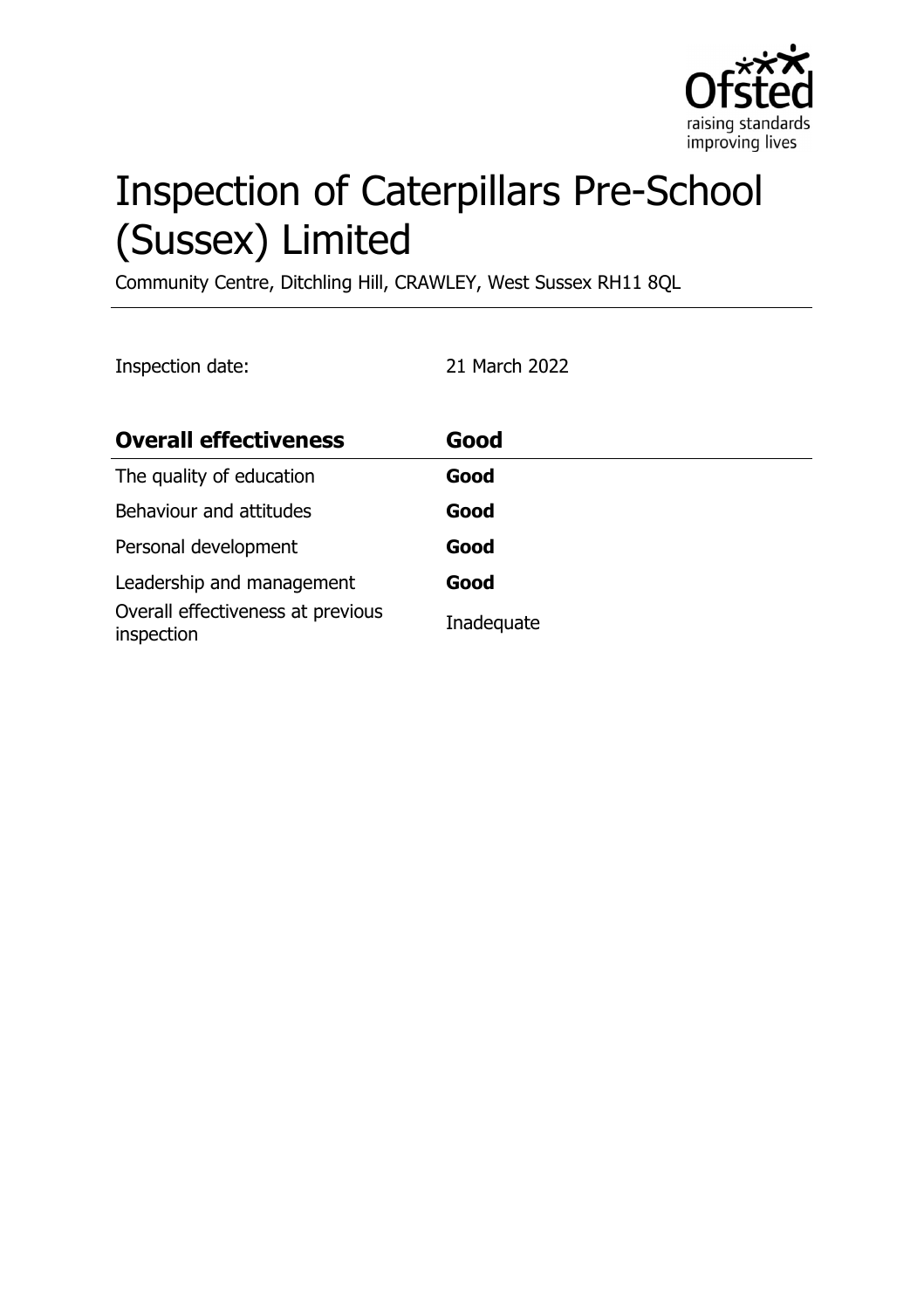

# **What is it like to attend this early years setting?**

#### **The provision is good**

Children enjoy their time at the pre-school and become completely engrossed in their pretend play. They show great delight and enthusiasm in engaging staff in their chosen imaginative play experiences, such as making potions. Staff are skilled at weaving in what children need to learn next in these interactions, such as extending their communication and language skills. Children relish outdoor play and choose to spend most of their time in the garden. They become fully involved in developing their car wash, which staff support to great effect. Children confidently explain what they are doing and freely express their enjoyment. Mealtimes are social events where all children and staff sit together. This helps the youngest children to develop good social skills. Children talk with staff during these times about healthy eating.

The manager has clear ambitions for the care and learning of all children and shares these readily with staff. This enables them to work together in their goals for the curriculum and provide good-quality outcomes for children. Older children thoroughly enjoy their story sessions, where they pretend to go on a dragon hunt. They join in animatedly with the actions of opening the castle door. They make suggestions about what they find on their journey and excitedly run home before the dragon catches them. Children understand how to use their voices quietly or loudly to sing along to songs, enhancing their understanding of tone and rhythm.

### **What does the early years setting do well and what does it need to do better?**

- $\blacksquare$  Children greet their friends warmly and with enthusiasm. For example, when a child arrived, his friend excitedly said, 'Hello, are you ok?'. Children learn the golden rules for the pre-school and staff remind children about being kind. Staff give children explanations as to why their actions are not appropriate. However, staff do not consistently explore different ways to help children to learn about working together to negotiate turn taking independently.
- Staff forge good partnerships with parents. They provide feedback to parents on a daily basis and also share developmental information using an online system and at parents' meetings. Staff actively seek the views of parents and take action to make well-targeted improvements. For example, there are plans in place to hold open days to share more about children's experiences at the setting. Parents comment positively about the setting and feel that their children have developed good levels of confidence and have improved communication skills.
- $\blacksquare$  Children readily share their views with staff, who help them to extend their play and build good levels of concentration. For instance, following children's recent interest in living creatures and also about members of their families, they searched for worms in the soil. They created a family of worms, deciding on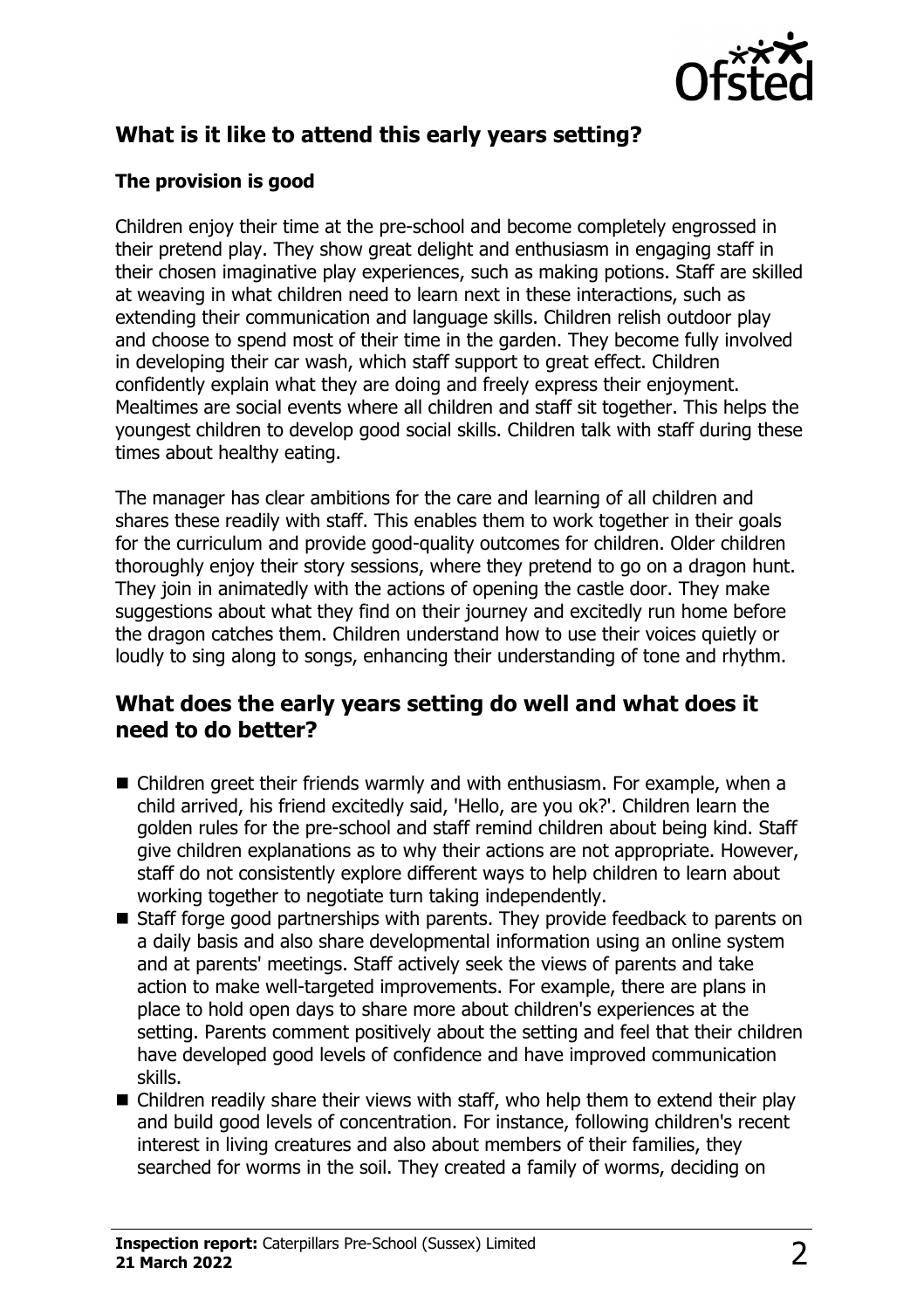

which family members they were according to their size. Staff successfully extended children's vocabulary throughout, introducing words such as 'gigantic'.

- Children who speak more than one language receive good levels of support. Staff learn key words in children's home languages. However, staff do not purposefully explore and plan ways in which they can successfully embrace the heritage and cultural backgrounds of children attending the setting. This does not fully support all children's awareness of similarities and differences in their community and the wider world.
- Staff celebrate children's new-found skills. For example, during the morning session, one child learned to pedal the tricycle. The child beamed with delight at the praise received. The staff member stated that she would complete a 'WOW' leaf for the achievement tree and that the child would have a certificate to go home. This enables parents to also be involved in this achievement as well as enhancing children's well-being.
- $\blacksquare$  The provider and manager engage with staff continually to ensure that they are fully aware of any pressures on their well-being. Staff report that they feel fully supported in their roles and that they have good opportunities for professional development. They comment that the provider plans team-building events and finds varying ways to boost their well-being.
- Staff actively seek support for children with special educational needs and/or disabilities. This enables early diagnosis and support plans to be implemented without delay so gaps in learning can be closed swiftly. Staff use additional funding children receive successfully to support each child's individual needs.

## **Safeguarding**

The arrangements for safeguarding are effective.

Staff fully understand their role and responsibilities in safeguarding children. They have a clear understanding of child protection, including a wide range of safeguarding aspects. Staff complete regular training to keep their knowledge up to date with current practice. They have a clear knowledge of the importance of making prompt referrals should they have any concerns about a child or family member. This supports children's safety and welfare. Staff have recently reviewed their knowledge of risk assessments to ensure that they promptly identify and minimise any hazards to keep children safe.

## **What does the setting need to do to improve?**

#### **To further improve the quality of the early years provision, the provider should:**

- $\blacksquare$  increase staff's understanding of how to embrace children's cultural backgrounds and how to plan more effectively for this
- $\blacksquare$  explore different ways to enable children to learn more about managing turn taking independently.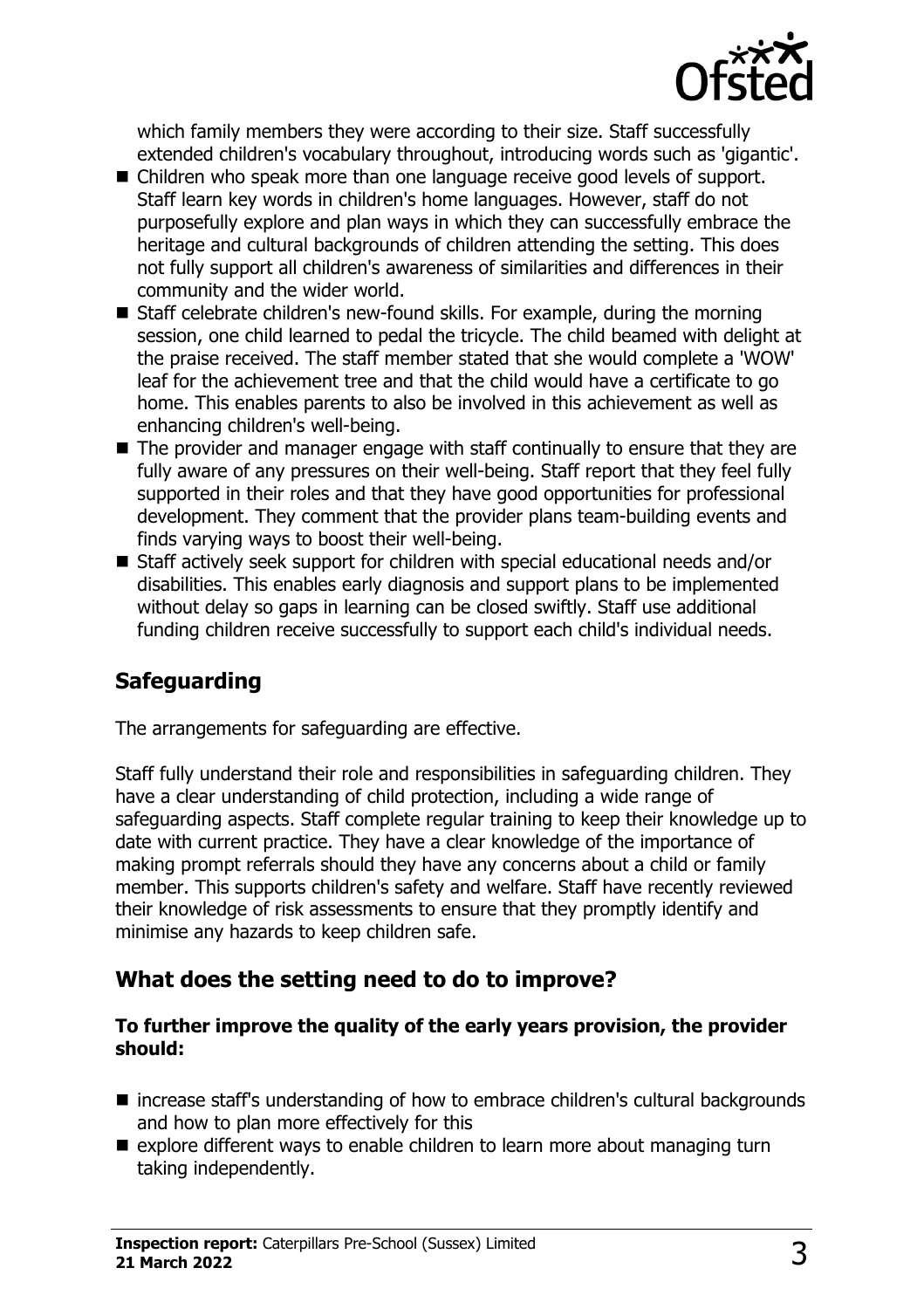

| <b>Setting details</b>                              |                                                                                      |
|-----------------------------------------------------|--------------------------------------------------------------------------------------|
| Unique reference number                             | EY496854                                                                             |
| <b>Local authority</b>                              | <b>West Sussex</b>                                                                   |
| <b>Inspection number</b>                            | 10213396                                                                             |
| <b>Type of provision</b>                            | Childcare on non-domestic premises                                                   |
| <b>Registers</b>                                    | Early Years Register, Compulsory Childcare<br>Register, Voluntary Childcare Register |
| Day care type                                       | Full day care                                                                        |
| Age range of children at time of<br>inspection      | $1$ to $4$                                                                           |
| <b>Total number of places</b>                       | 52                                                                                   |
| Number of children on roll                          | 75                                                                                   |
| Name of registered person                           | Caterpillars Pre-School (Sussex) Limited                                             |
| <b>Registered person unique</b><br>reference number | RP535092                                                                             |
| <b>Telephone number</b>                             | 01293544516                                                                          |
| Date of previous inspection                         | 18 October 2021                                                                      |

### **Information about this early years setting**

Caterpillars opened in 2013 and re-registered as Caterpillars Pre-School (Sussex) Limited in 2016. The pre-school operates from two playrooms in the Southgate Community Centre in Crawley. The pre-school sessions are each weekday from 8am to 5pm, term time only. The setting also runs from 8am to 6pm during school holidays, for all age groups. There are 10 members of staff, eight of whom hold appropriate early years qualifications. The pre-school provides funded early education for children aged two, three and four years.

## **Information about this inspection**

**Inspector** Helen Penticost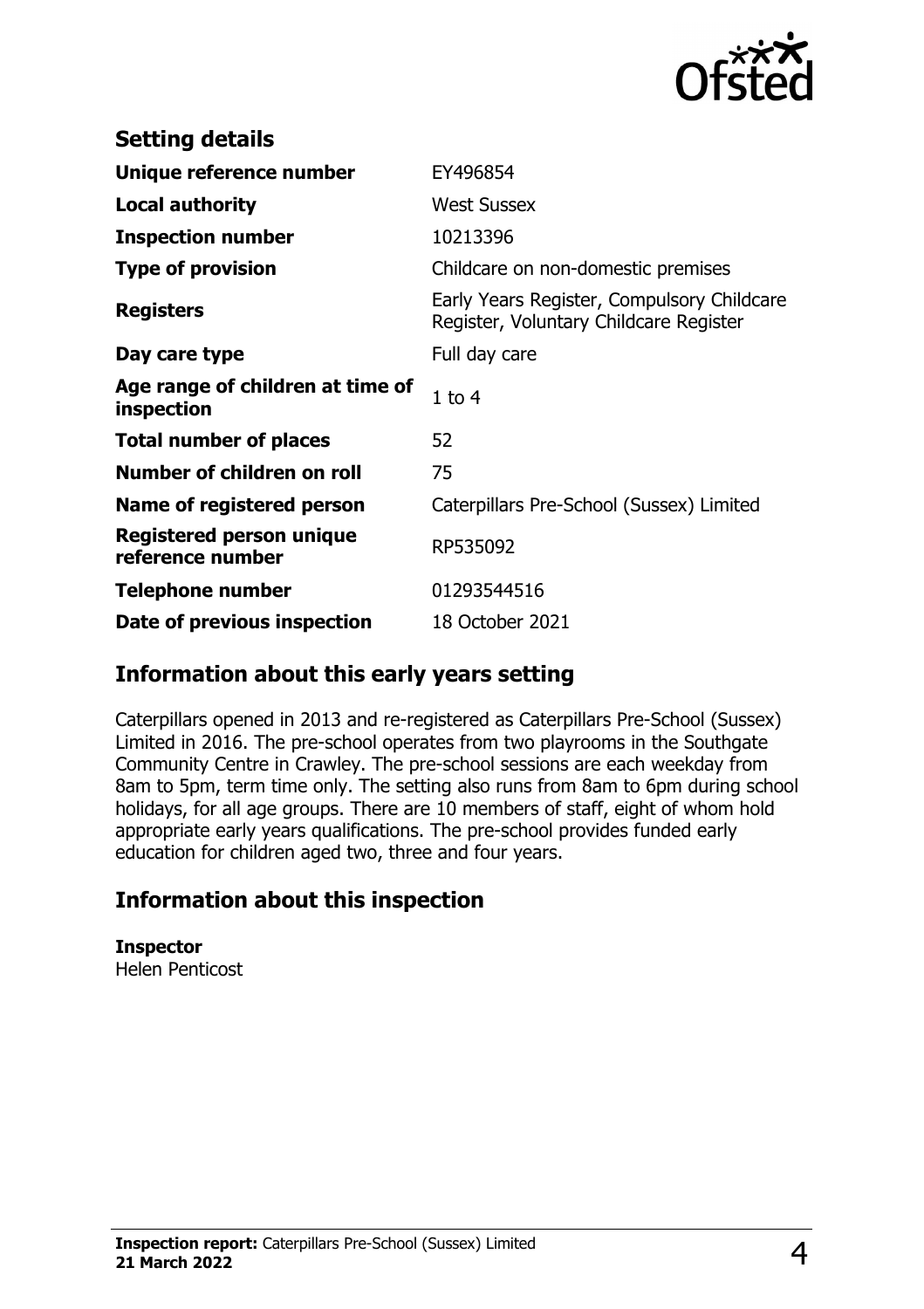

#### **Inspection activities**

- $\blacksquare$  The inspector discussed any continued impact of the pandemic with the provider and has taken that into account in their evaluation of the provider.
- $\blacksquare$  We carried out this inspection as a result of a risk assessment, following information we received.
- $\blacksquare$  The manager and the inspector completed a learning walk together of all areas of the pre-school and discussed the early years curriculum.
- $\blacksquare$  Children spoke to the inspector during the inspection.
- $\blacksquare$  The inspector spoke to staff and parents and took their views into account.

We carried out this inspection under sections 49 and 50 of the Childcare Act 2006 on the quality and standards of provision that is registered on the Early Years Register. The registered person must ensure that this provision complies with the statutory framework for children's learning, development and care, known as the early years foundation stage.

If you are not happy with the inspection or the report, you can [complain to Ofsted](http://www.gov.uk/complain-ofsted-report).